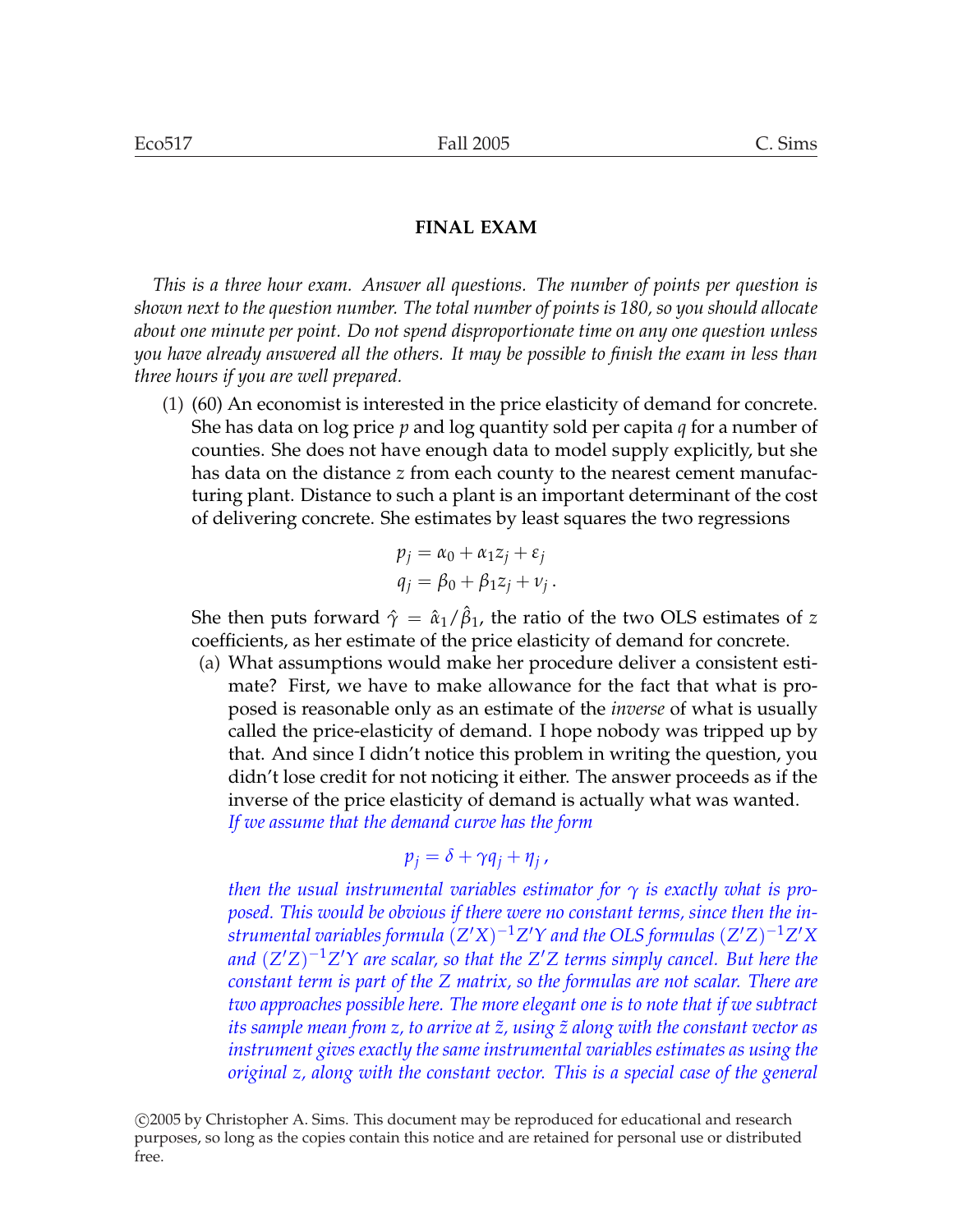*result that if we replace Z by Z* <sup>∗</sup> = *ZA, where A is any square non-singular matrix,*  $(Z'X)^{-1}Z'Y = (Z^{*'}X)^{-1}Z^{*'}Y$ . With  $\tilde{z}$  as instrument, so  $Z = [\mathbf{1}, \tilde{z}]$ , both  $Z'Z$  and  $Z'[1, x]$  are diagonal and it becomes clear that the ratio of the *two ols (i.e. reduced form) coefficients is the IV estimator. It is also feasible to write out the formulas for the two OLS estimators and for the IV estimator with Z* = [**1**, *z*] *and verify directly that the ratio of ols estimates is the IV estimate of γ.*

*So the assumptions required are the usual assumptions needed to justify consistency of IV: stationarity, ergodicity, E*[*z* 2  $\mathcal{G}_j^2 > E[z]^2$  (to guarantee invertibility of *the probability limit of*  $(1/N)Z'Z$ *), E*[ $\eta_j$ ] = 0*, and E*[ $z_j\eta_j$ ] = 0.

(b) How should she construct a non-Bayesian standard error for her estimate? Is this an asymptotic approximation or a small-sample exact result?

The standard non-Bayesian asymptotic theory for IV uses ergodicity and the *assumed non-singularity of E Z* 0  $\mathcal{J}_j^{\prime}[1,x_j]$  to argue that  $(1/N)Z'X$  converges *to a non-singular probability limit. It makes an assumption to guarantee that* √  $(1/\sqrt{N})Z'\eta$  is asymptotically  $N(0, \sigma_{\eta}^2\Sigma_Z)$ . An assumption we used for this *kind of argument was that Z* 0 *j ηj forms a martingale difference sequence. Under these conditions the asymptotic variance for the IV estimate of γ is the lower right corner of*  $s^2(Z'X)^{-1}Z'Z(X'Z)^{-1}$ *, where*  $s^2 = \sum \hat{\eta}_i^2$  $j^2/N$  and  $\hat{\eta}_j = p_j - \hat{\eta}_j$ ˆ*δ* − *γ*ˆ*q<sup>j</sup> . An asymptotically justified 95% confidence interval would then be obtained as*  $\hat{\gamma} \pm 1.96\sigma_{\gamma}$ , where  $\sigma_{\gamma}$  is the square root of the asymptotic variance. *This is an asymptotically justified interval, with no finite sample interpretation except as an approximation.*

(c) The likelihood for this model as a function of the *α*'s, *β*'s, and disturbance variances, with Gaussian errors, is integrable, so it can be treated as a flat-prior posterior. Does this guarantee that the implied posterior for  $\gamma = \alpha_1/\beta_1$  is an integrable density?

*Yes. If a vector of random variables has a proper density (i.e. one that integrates to one), then any function of it that is bounded and continuous on a set of Lebesgue measure one also has a proper density. More directly, even though α*1/*β*<sup>1</sup> *goes to infinity when β goes to zero, for any real number B the set*  $\{\alpha, \beta \mid |\alpha/\beta| < B\}$  *is a well-defined subset of*  $\mathbb{R}^2$  *with probability less than one, and the probability goes to one as*  $B \rightarrow \infty$ *. Thus the probability of the whole space of γ values is finite.*

(d) How should she construct a posterior 95% probability region for *γ*, without relying on asymptotic approximations? What assumptions would this involve?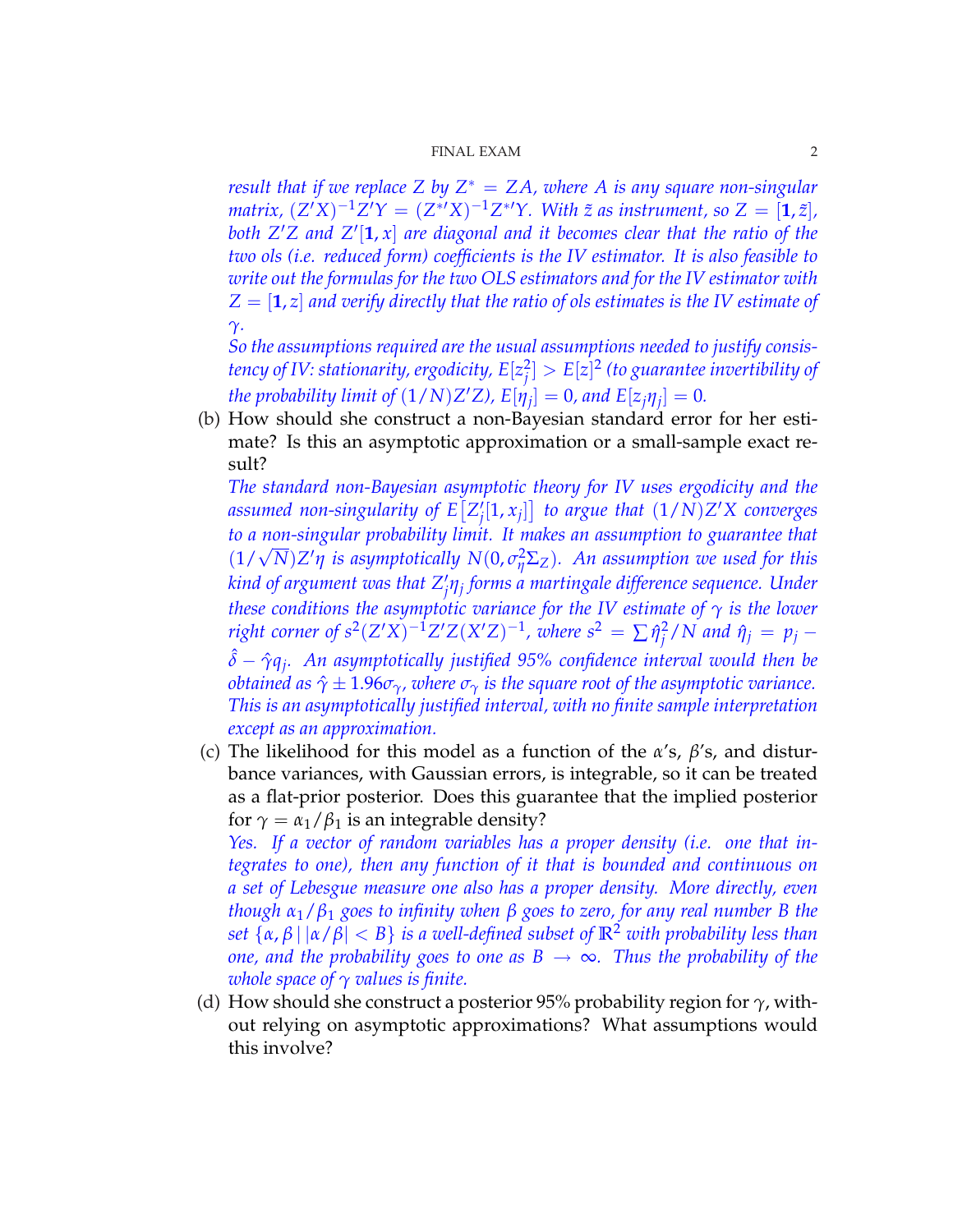*We assume*

$$
\begin{bmatrix} \varepsilon_j \\ v_j \end{bmatrix} \sim N(0, \Sigma)
$$

*for each j and that the ε<sup>j</sup> are i.i.d. across j. Then by stacking p and q on top of each other to form a longer vector Y and letting*

$$
Z = \begin{bmatrix} z & 0 \\ 0 & z \end{bmatrix},
$$

We can treat the two equations given in the question statement as one GLS *equation*  $Y = Z \begin{bmatrix} \alpha \\ \rho \end{bmatrix}$  $\left\lvert \frac{\alpha}{\beta} \right\rvert + \zeta$ . The covariance matrix of disturbances will be  $\Sigma \otimes I$ *and will thus have three free parameters. Conditional on the covariance matrix of disturbances, α*, *β will be jointly normal, as usual with GLS. To form a posterior probability interval over γ* = *α*/*β, one would need to integrate the three free parameters out of the normalized (to integrate to one) likelihood. Or, more simply, use a Gibbs sampling scheme to draw from the posterior for α*, *β*, Σ *and then construct the Monte Carlo sample distribution of*  $\gamma = \alpha/\beta$ *.* 

(e) Suppose she uses Monte Carlo methods to simulate draws from the posterior pdf for *γ*. She will find that the mean of the Monte Carlo simulations does not converge to any limit, no matter how big her Monte Carlo sample. Why? Would the median of the Monte Carlo draws be better behaved? Why?

*The posterior pdf for*  $\gamma$  *is for the ratio of two random variables, with the denominator having positive density at zero. Such ratios always have pdf's with tails that decline as*  $\gamma^{-2}$ . That flat-prior posteriors for IV estimators have no mo*ments was pointed out in class. So the reason that sample means of the Monte Carlo draws don't converge is that the expected value they try to estimate does not exist. But since the posterior is a proper pdf, its median is well defined and will be estimated well by the median of the sample when the number of MC draws is large enough.*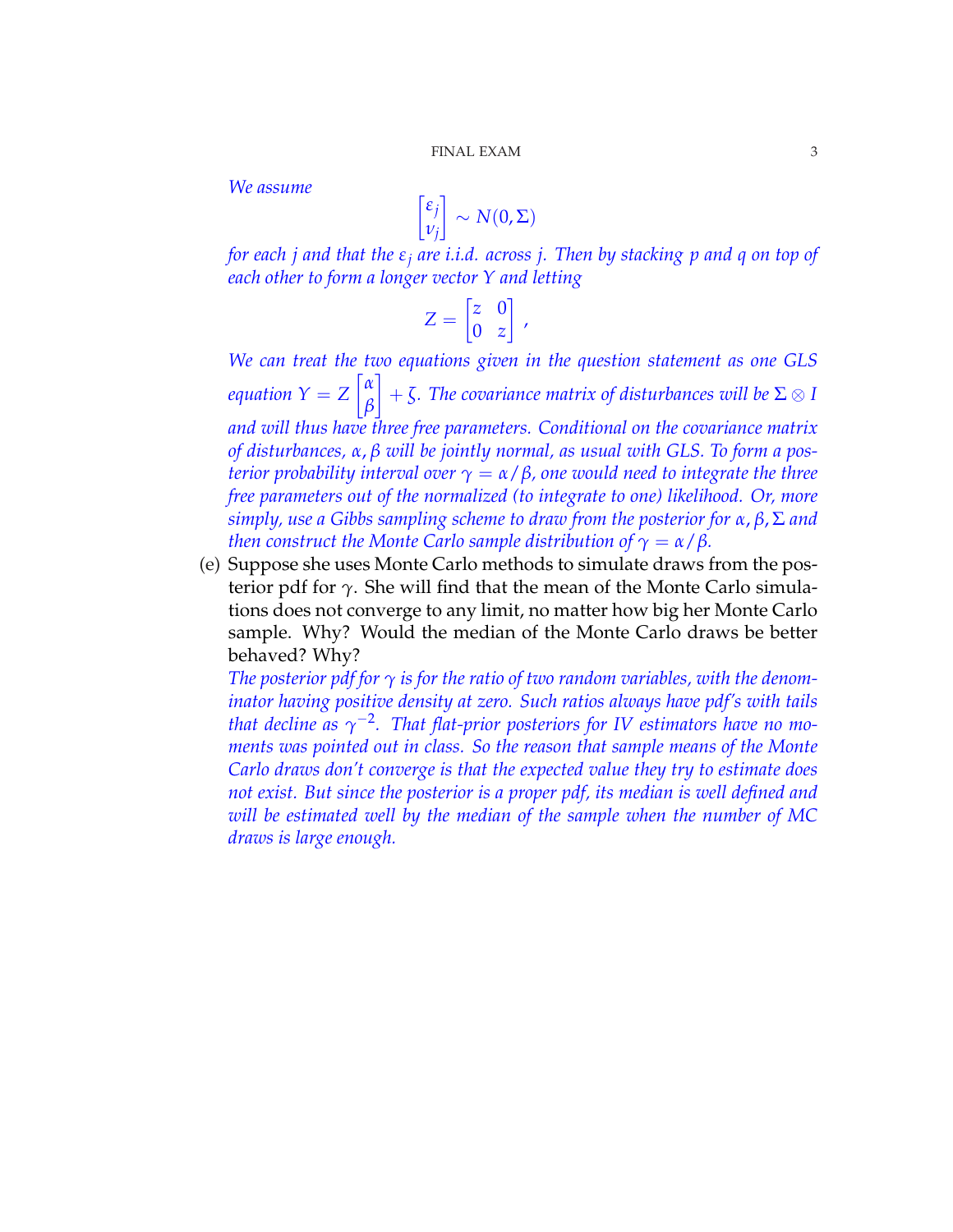(2) (60) Suppose we are estimating a wage equation on a data set that includes individuals from each US state. The equation is

$$
w_{ij} = \alpha + X_{ij}\beta + S_{ij}\gamma_j + \varepsilon_{ij}
$$

where *i* indexes individuals and *j* indexes states. The *X* variables measure socio-economic background characteristics of individuals and economic environment in the state. The *S* variable is years of schooling beyond the 8th grade, and the *j* subscript on  $\gamma_i$  reflects the possibility that school systems differ in effectiveness across states. We assume that conditional on the matrix *X* of *Xij* variables and *S*, the vector of schooling levels, *ε*, the vector of all the  $\varepsilon_{ij}$ 's, is distributed as  $N(0, \sigma^2 I)$  and the  $\gamma_j$ 's, the 50 state-specific schooling effects, are i.i.d. across *j* with each distributed as  $N(\bar{\gamma}, \omega^2)$ .

(a) Show that if we are interested in  $\alpha$ ,  $\beta$  and  $\bar{\gamma}$ , we can obtain unbiased (in the pre-sample sense) estimators of them by forming OLS estimators of them from this equation:

$$
w_{ij} = \alpha + X_{ij}\beta + S_{ij}\bar{\gamma} + v_{ij},
$$

*The error term in the proposed estimating equation above is*  $v_{ij} = S_{ij} \eta_j + \varepsilon_{ij}$ *, where*  $\eta_i = \gamma_i - \bar{\gamma}$ . Assuming the matrix of right-hand-side variables has *a non-singular sample moment matrix, unbiasedness of OLS is guaranteed if the conditional expectation of the residuals, given the right-hand-side variable matrix, is zero, which it is here according to the stated assumptions.*

(b) Explain how to calculate an asymptotically justified estimate of the covariance matrix of these OLS estimates (pre-sample, non-Bayesian distribution theory). Note that there is not just a single "*N*" or "*T*" sample size here. Instead there are  $M$  states and  $n_j$  individuals in each state  $j$ . What has to "go to infinity" to justify your proposed covariance matrix? *We would like to apply the standard procedure of forming the covariance matrix of a GLS estimate,*  $(X'X)^{-1}X' \Omega X(X'X)^{-1}$ , with a consistent estimate  $\hat{\Omega}$ *replacing* Ω*. Here, if we order observations so that observations for a given j are kept together,* Ω *will be block diagonal. νij is uncorrelated across groups because both*  $\varepsilon_{ij}$  *and*  $\eta_j$  *are.* Within a group, the covariance matrix is  $\Omega_j =$  $\omega^2 S_{\cdot j} S'_{\cdot j} + \sigma^2 I$ , where  $S_{\cdot j}$  is the column of  $S_{ij}$  values for the *j*'th state. If the *number of observations within each state is "large", then we could estimate the original equation with separate γ<sup>j</sup> 's on each state's data in isolation. This would not be efficient, since it uses no information on the distribution of the γ<sup>j</sup> 's and does not use the restriction that the α and β coefficients are not supposed to vary across states. Nonetheless it would give consistent (assuming observations per state goes to infinity) estimates of the*  $\gamma_j$ *'s, and could be used to directly estimate the variance of the*  $\gamma$ <sup>*'s as the sample variance of these OLS estimates.*</sup>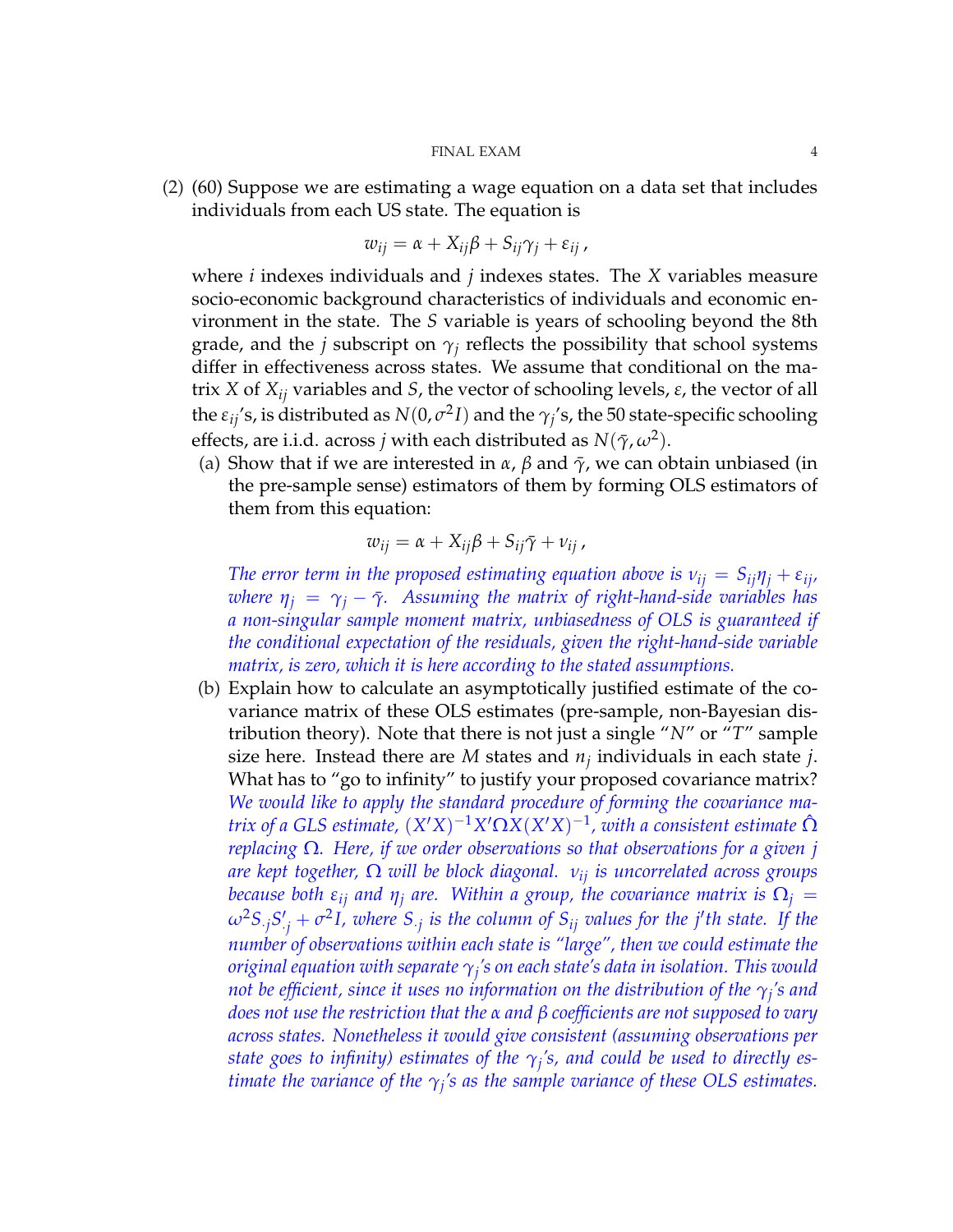*There would be a separate estimate of σ* 2 *from each of these regressions, and these could be averaged to form a good estimate of σ* 2 *(though actually any one of them is consistent under the "many i's per j" assumption).*

*If there were in fact many i's per j, it's not clear why we would be bothering with OLS on the whole sample. Estimating α, β and*  $\bar{\gamma}$  *by averaging the estimates from individual state regressions would probably provide better estimates than OLS. If we think of the number of* states *as large, while the number of observations per state is possibly not large, then we have a different problem.*

*The straightforward approach to the many-states, few i per state, situation is to use the OLS residual vectors for the states,*  $\hat{v}_{\cdot j}$  *as if they were the actual v's and form the a likelihood as*

$$
-\frac{1}{2}\sum_j \log |\Omega_j| - \frac{1}{2}\sum_j \hat{v}'_j \Omega_j^{-1} \hat{v}_{\cdot j}.
$$

*If the number of states is reasonably taken as "large", then maximizing this*  $a$ pproximate likelihood with respect to the two free parameters  $\omega^2$  and  $\sigma^2$  should *be fairly straightforward and lead to a consistent estimate of* Ω*.*

(c) With a flat prior on  $\alpha$ ,  $\beta$ ,  $\bar{\gamma}$ ,  $\omega^2$  and  $\sigma^2$ , it is possible to form a sample from the posterior on all these parameters plus all the  $\gamma_j$ 's via a Gibbs sampling scheme. Explain how. [Hint: One stage of the Gibbs sampler will involve GLS. Note that conditional on *α*, *β*, and  $\bar{\gamma}$ ,  $v_{ij}$  is known exactly, and that  $v_{ij} = S_{ij}(\gamma_j - \bar{\gamma}) + \varepsilon_{ij}$ , a standard regression equation, while the model for the distribution of the  $\gamma_j$ 's can be expressed with a set of dummy observations of the form

$$
0=1\cdot(\gamma_j-\bar{\gamma})+\bar{\zeta}_j,
$$

where  $\xi_j$  is i.i.d.  $N(0, \omega^2)$ .

*There is more than one way to set this up. Here is a simple one that actually avoids GLS. We order the parameters as* (*α*, *β*, *γ*¯, *η*, *σ* 2 , *ω*<sup>2</sup> )*. With all the other parameters fixed, the likelihood is Gaussian in*  $\alpha$ *,*  $\beta$ *,*  $\bar{\gamma}$ *. In fact, since we are assuming η<sup>j</sup> is known, we can subtract S*·*jη<sup>j</sup> from the dependent variable in each state, so that the regression to be estimated has the form of a SNLM. With a draw from the distribution of these three parameters in hand, we can form νij's. Within each state, we can use the regression equation*  $v_{ij} = S_{ij} \eta_j + \varepsilon_{ij}$ *, which is a SNLM. Because we also have a directly asserted distribution*  $N(0, \omega^2)$  for *each η<sup>j</sup> , we need to append to each of these little within-state regressions a single dummy observation of the form shown in the hint. The dummy observation has to be scaled by σ*/*ω to get appropriate weight. From each of these within-state models we make a draw from the posterior on η<sup>j</sup> . With the η<sup>j</sup> 's in hand, we can*  $m$ ake a draw from the standard inverse-gamma posterior for their variance,  $\omega^2$ ,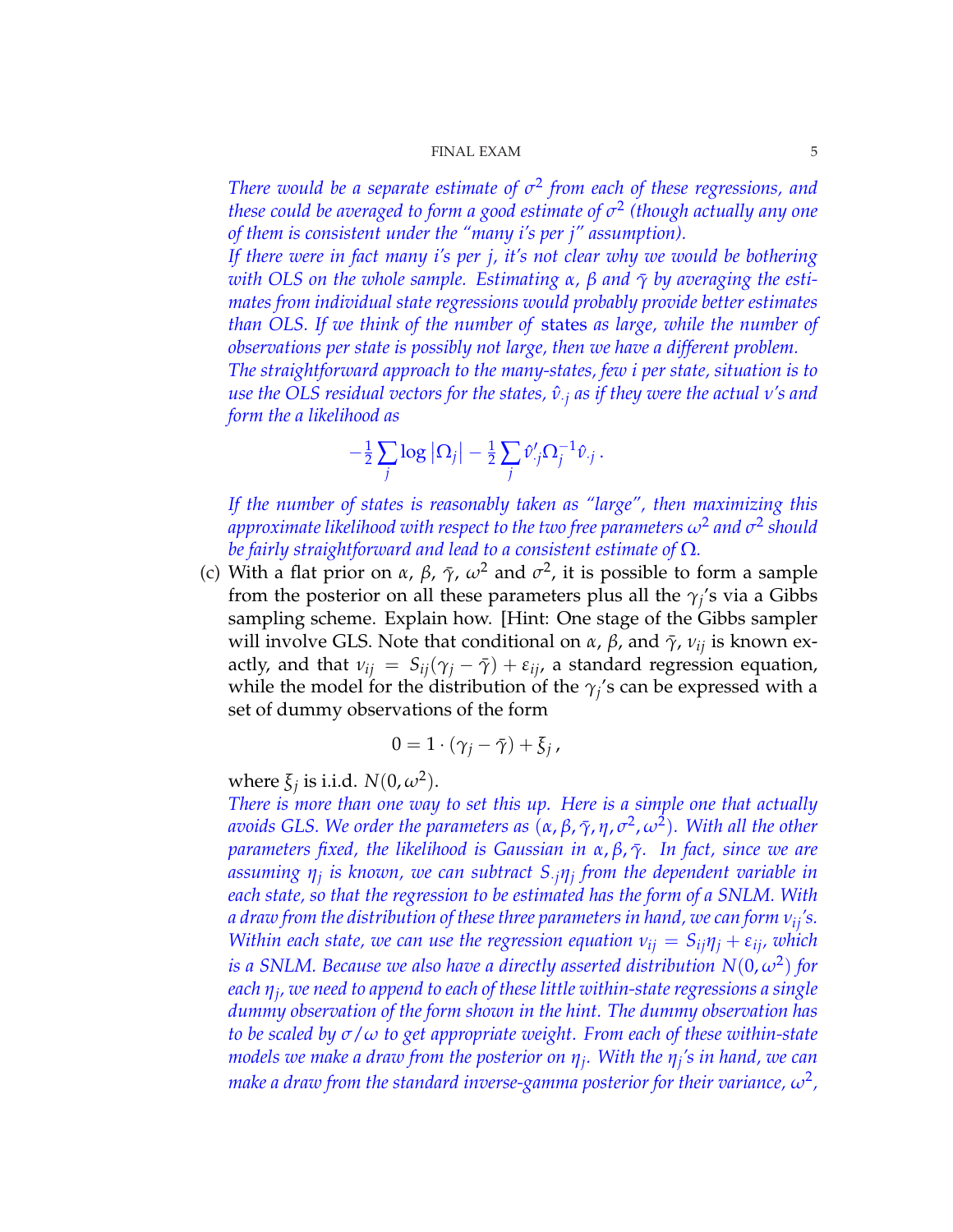*and since with α*, *β*, *γ*¯, *η all fixed we can calculate εij exactly, we can make a draw from its inverse-gamma posterior also. Then we are ready to start the next set of Gibbs sampling draws by going back to α*, *β*, *γ*¯ *again.*

*A somewhat more efficient scheme proceeds in exactly the same way, but in the first step uses GLS to estimate α*, *β*, *γ*¯ *instead of subtracting S*·*jη<sup>j</sup> from the left-hand side and applying OLS. This would be drawing from the conditional distribution of the three parameters given data and ω<sup>2</sup>, σ<sup>2</sup> rather than conditioning also on the η's. We would then be drawing the η's only as an auxiliary step in generating a draw from the conditional distribution of σ* 2 , *ω*<sup>2</sup> *given the data and α*, *β*, *γ*¯*. The efficiency improvement would come from eliminating the dependence of the α*, *β*, *γ*¯ *draws on the η draws.*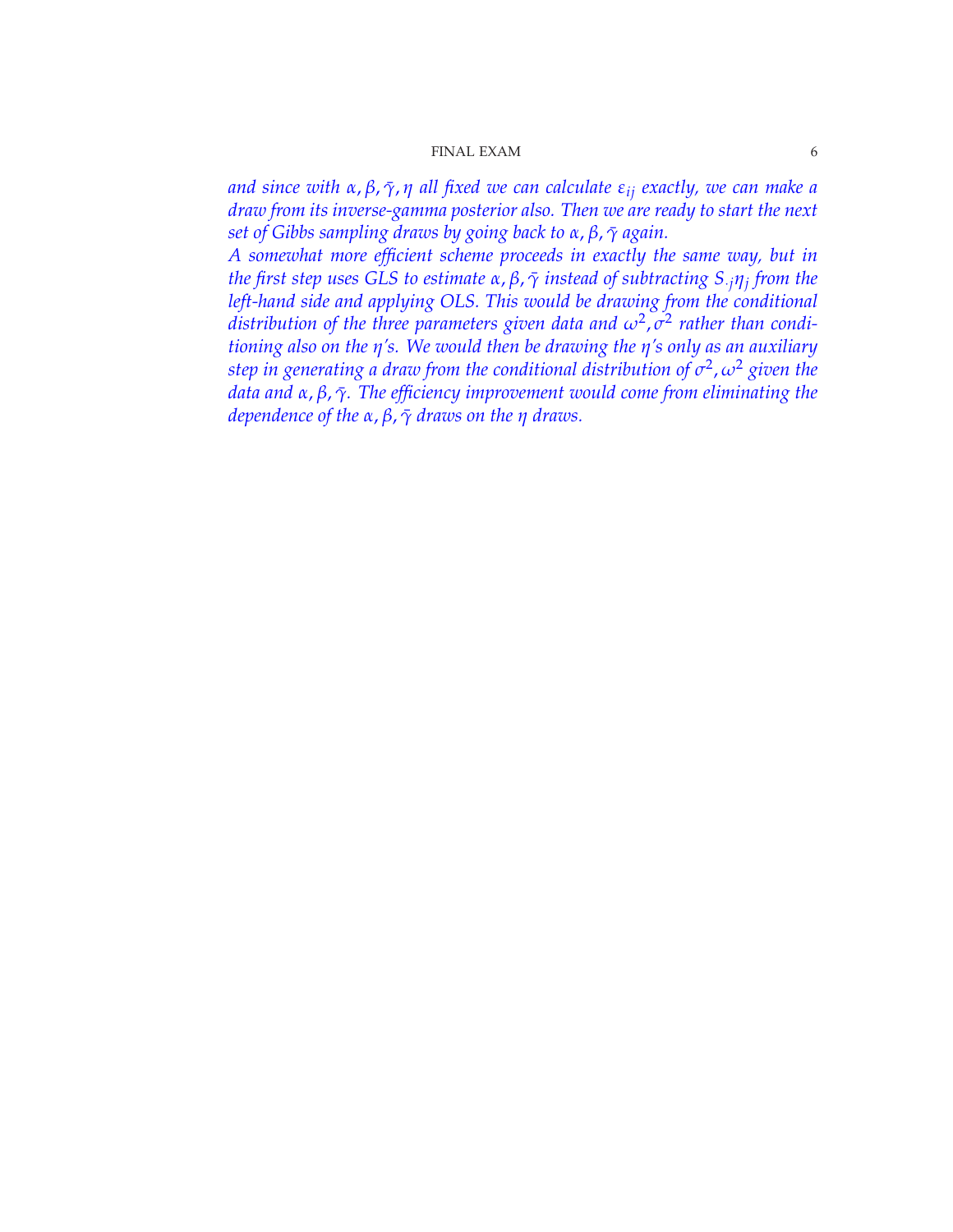(3) (60) Suppose we have data from two job retraining centers. Trainees have been allocated randomly to the two centers. For each center a one-year followup asks whether trainees have a full time job. For center 1, 24 of 36 trainees have full time jobs. For center 2, 20 of 25 have full time jobs. We suppose that each center  $j = 1, 2$  has a probability of success, by this measure, of  $p_j$ , which applies to all trainees in that center. The standard unbiased estimator of  $p_j$  is  $s_j/n_j$ , where  $s_j$  is the number of successes (trainees who have jobs after one year) and  $n_j$  is the total number of trainees surveyed. A pretty good asymptotic approximation is that

$$
s_j/n_j \sim N(p_j, p_j(1-p_j)/n_j). \tag{*}
$$

(a) A further asymptotic approximation would replace the variance in the normal approximation with a consistent estimate of it, so that here we would treat  $s_j/n_j$  as  $N(p_j, s_j \cdot (n_j - s_j)/n_j^3)$  $j^3$ ). Using this approximation, form a 5% level test of the null hypothesis that the two centers have equal effectiveness (i.e.  $p_1 = p_2$ ) based on the statistic  $s_1/n_1 - s_2/n_2$ . The .95 quantile of the cdf of a standard normal is 1.64 and the .975 quantile is 1.96. For this part of the question, but not the next two, you are expected to come up with numbers, or at least to show explicit formulas for a numerical calculation based on the data given in the problem.

*We are taking the difference of two independent approximately normal random variables, with variances*  $24 * 12/36<sup>3</sup> = .006173$  *and*  $20 * 5/25<sup>3</sup> = .006400$ , *respectively. The variance of their difference is the sum of the variances, and the standard error of the difference is thus* <sup>√</sup> .012573 = .1121*. Since the difference* .8 − .6667 = .1333*, just barely over one standard error, it is clear that the null hypothesis of no difference would not be rejected by this approximate test.*

(b) For this and the next part of this question, assume a uniform prior on  $(0, 1)$  for each  $p_j$ , independent across *j*. With this prior, show how to form the posterior probability that  $p_2 > p_1$ , using the normal approximation (∗) (i.e. taking account of the dependence of variance on *p<sup>j</sup>* ). You should (here and in the next part) use a sketch of the posterior in  $p_1, p_2$ space to illustrate your answer and explain how to use the computer to get a numerical answer.

*We would form the approximate likelihood as*

$$
\frac{\phi((p_1-\frac{2}{3})/\sigma_1(p_1))}{\sigma_1(p_1)} \cdot \frac{\phi((p_2-.8)/\sigma_2(p_2))}{\sigma_2(p_2)}
$$
 where  

$$
\sigma_i^2 = \frac{p_i \cdot (1-p_i)}{n_i}
$$